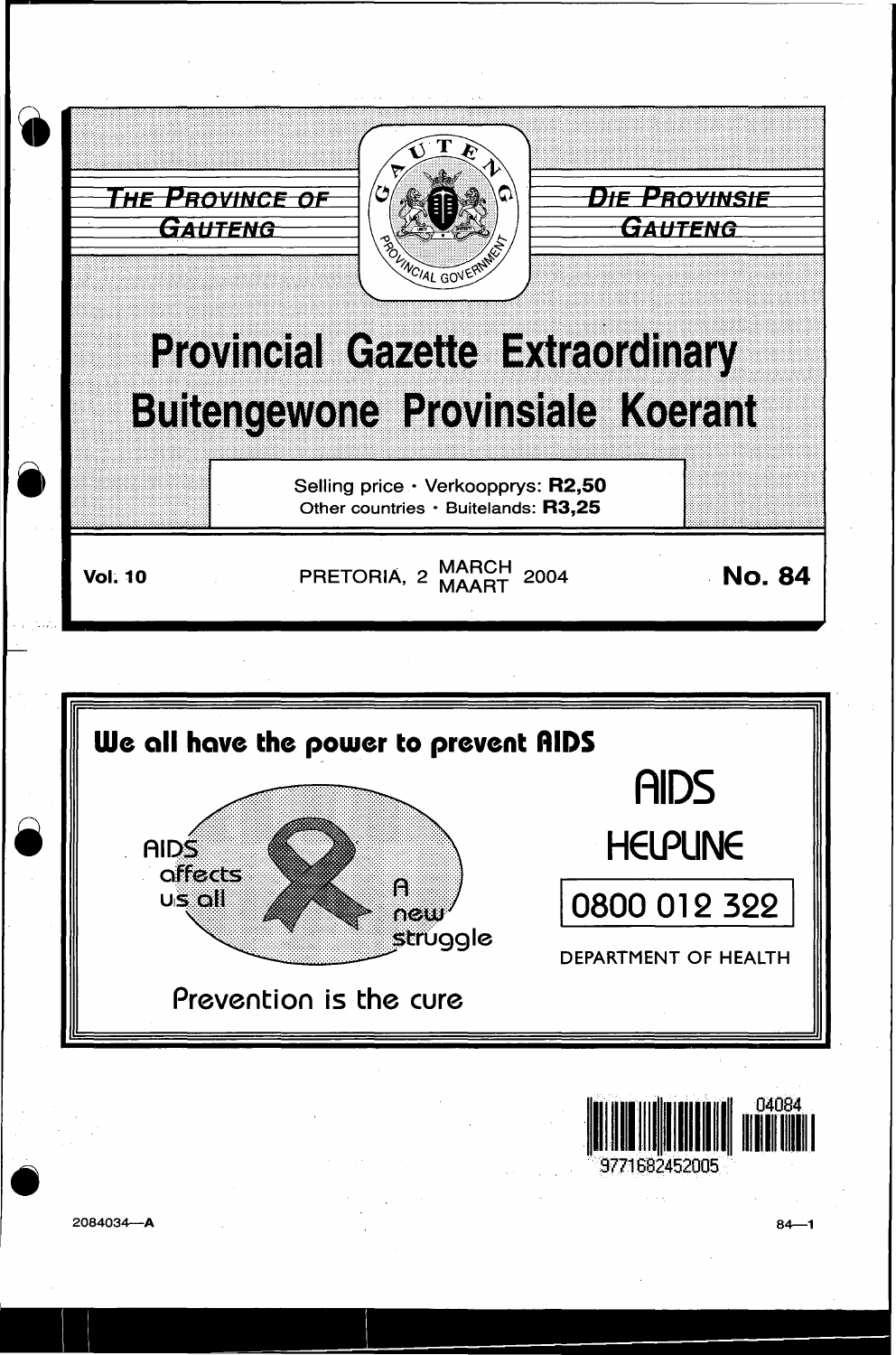## **CONTENTS • INHOUD**

| No. |                                                                                                             | No | Gazette<br>No. |
|-----|-------------------------------------------------------------------------------------------------------------|----|----------------|
|     | <b>GENERAL NOTICE</b>                                                                                       |    |                |
| 648 | Development Facilitation Act, 1995: Gauteng Development Tribunal: Establishment of a land development area: |    | 84             |

**•**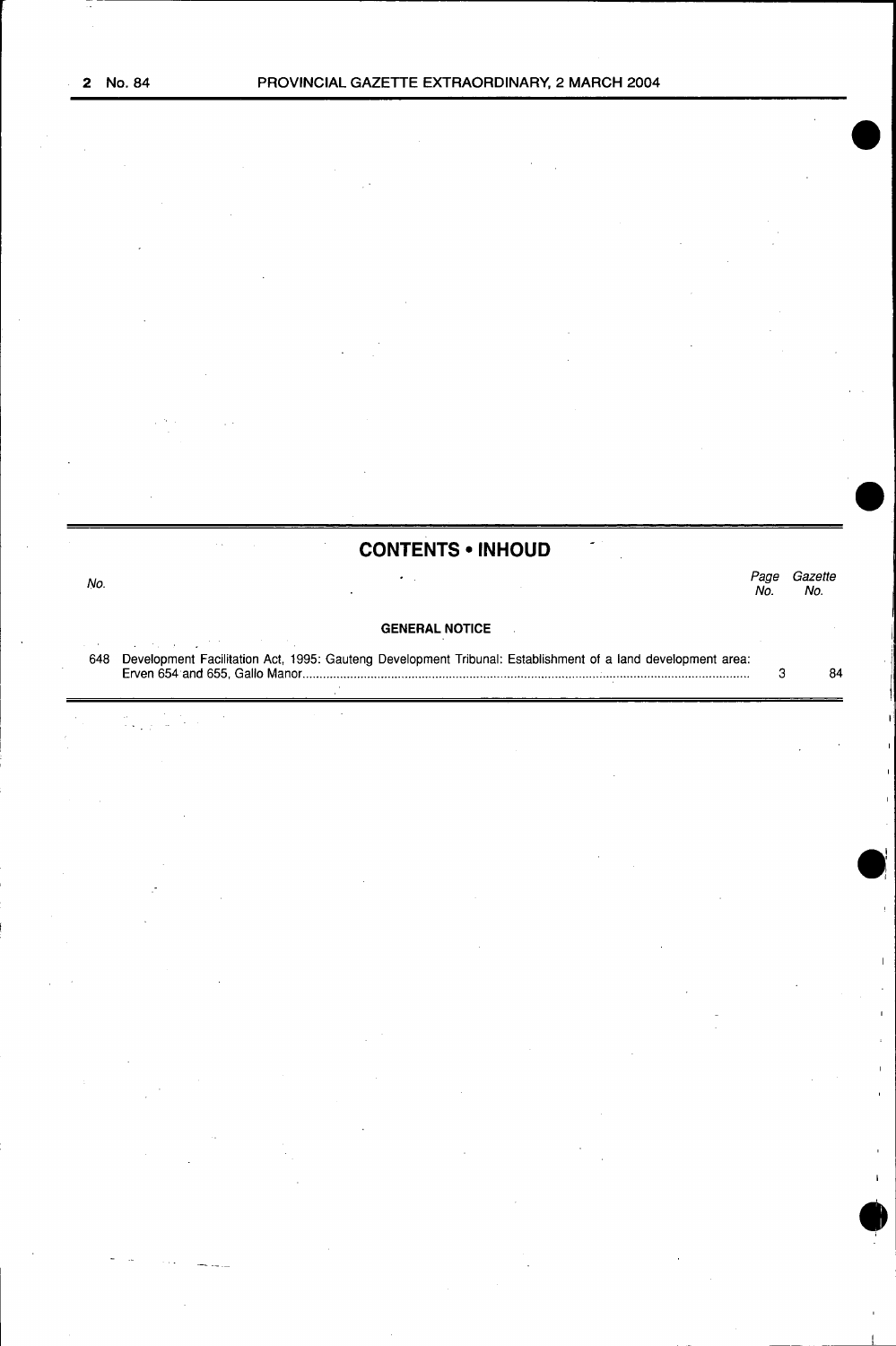#### No. 84 **3**

# **'GENERAL NOTICE**

#### **NOTICE 648 OF 2004**

#### **GAUTENG DEVELOPMENT TRIBUNAL**

#### NOTICE IN TERMS OF SECTION 33 (4) OFTHE DEVELOPMENT FACILITATION ACT, 1995

It is hereby notified in terms of Section 33 (4) of the Development Facilitation Act (Act No. 67 of 1995) that the Gauteng Development Tribunal has approved the Land Development Application in respect of Erven 654 and 655 Gallo Manor Township, subject to the following conditions of establishment:

**STATEMENT OF THE CONDITIONS UNDER WHICH THE APPLICATION MADE BY TECHKNOWLEDGE UX SYSTEMS CC AND STAND 755 GALLO MANOR (HEREINAFTER REFERRED TO AS THE LAND DEVELOPMENT APPLICANT), UNDER THE PROVISIONS OF THE DEVELOPMENT FACILITATION ACT, 1995, FOR PERMISSION TO ESTABLISH A LAND DEVELOPMENT AREA ON THE CONSOLIDATED AREA OF ERVEN 654 AND 655 GALLO MANOR TOWNSHIP HAS BEEN GRANTED BY THE GAUTENG DEVELOPMENT TRIBUNAL.** 

#### **1. PROVISION AND INSTALLATION OF SERVICES**

- (i) The Land Development Applicant shall provide and install engineering services in the Land Development Area as provided for in the services agreement concluded between the Land Development Applicant and the City of Johannesburg Metropolitan Municipality in terms of Section 40 of the Development Facilitation Act, 1995. The services agreement shall be concluded within a period of 28 days from the date hereof or such further extension as may be approved in writing by the Development Tribunal.
- (ii) The Land Development Applicant shall pay to the local authority such contributions in respect of external engineering services in accordance with the provisions of the Town Planning and Townships Ordinance, 1986 (Ordinance 15 of 1986) in the amount of R54 622-82 (including VAT where applicable): Provided that, in the event of a dispute arising on any aspect of such calculation, the provisions of the Town Planning and Townships Ordinance, 1986 (Ordinance 15 of 1986) as it pertains to an appeal to the Services Appeal Board, will apply.

#### **2. OPEN SPACE ENDOWMENT**

The Land Development Applicant shall pay to the local authority a contribution towards the provision of parks and public open space in accordance with the provisions of the Town Planning and Townships Ordinance, 1986 (Ordinance 15 of 1986) in the amount of R25 398-36: Provided that the contribution shall be paid to the local authority prior to the publication of a notice in the Gauteng Provincial Gazette confirming the enactment of the amendment to the Sandton Town Planning Scheme pertaining to the Land Development Area.

#### **3. PROVISION OF STREETS, PARKS AND OTHER OPEN SPACES**

The Land Development Applicant shall not provide any erven or portions of land to be used as streets, parks or open spaces.

#### **4. BUILDING STANDARDS**

The building standards emanating from the National Building Regulations Act shall apply in respect of this development, read with the local by-laws of the City of Johannesburg Metropolitan Municipality.

#### **5. APPLICATION OF ZONING SCHEME**

The provisions of the Sandton Town Planning Scheme, 1980 shall apply to the Land Development Area and such scheme shall be amended in respect of the Land Development Area.

#### **6. CONSOLIDATION OF COMPONENT PORTIONS**

Erven 654 and 655 Gallo Manor Township shall be consolidated prior to the submission of a site development plan and consent to such consolidation is hereby granted by the Tribunal in terms of the provisions of Section 33 (q) of the Development Facilitation Act, 1995.